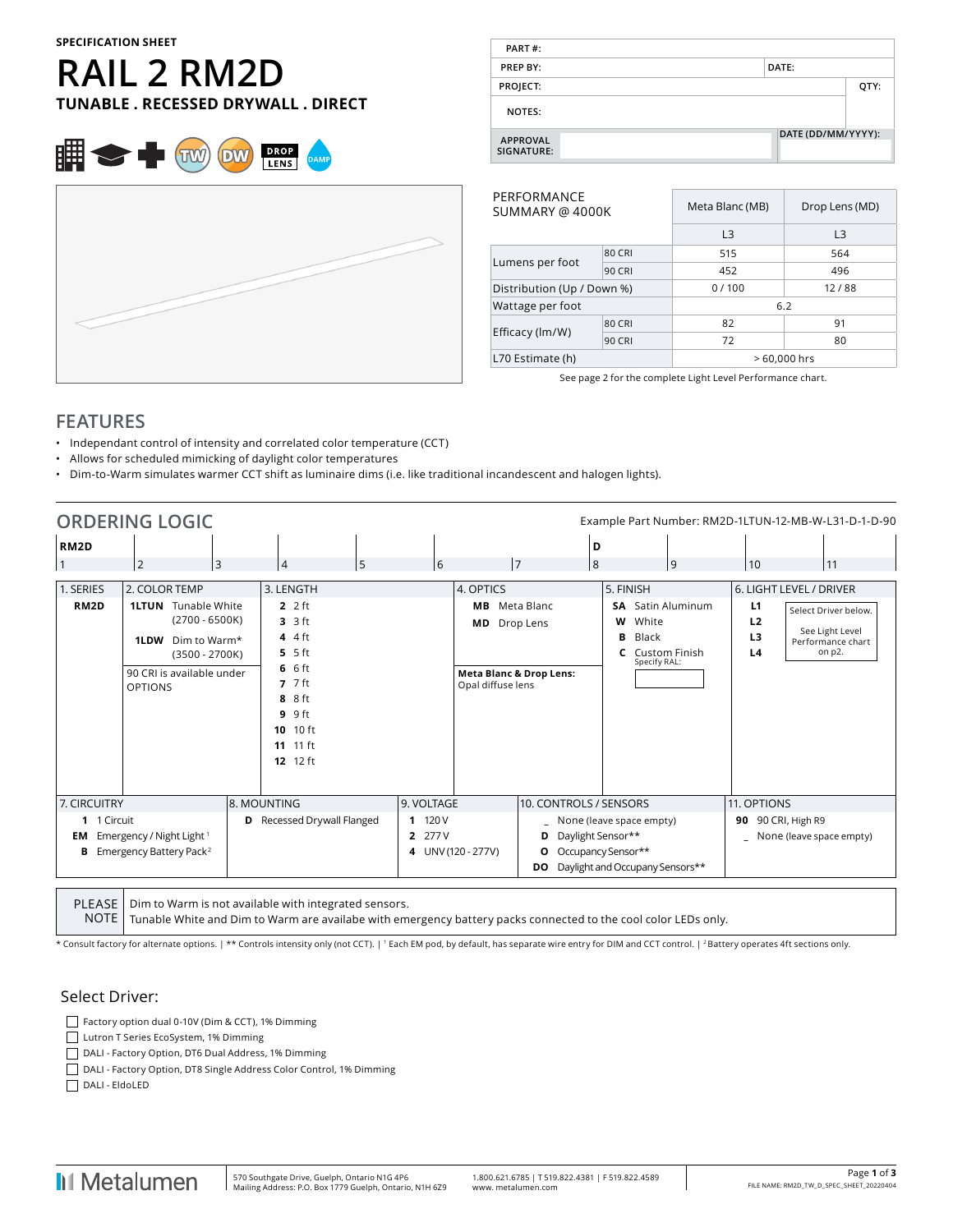### **Light Level Performance at 4000K**

| Meta Blanc (MB)             |        |               |     | 2700K          |     | 4000K |     |     |     | 6500K |     |                |      |
|-----------------------------|--------|---------------|-----|----------------|-----|-------|-----|-----|-----|-------|-----|----------------|------|
|                             |        | L1            | L2  | L <sub>3</sub> | L4  |       | L2  | L3  | L4  |       | L2  | L <sub>3</sub> | L4   |
| Total Lumens / foot (lm)    | 80 CRI | 281           | 351 | 468            | 654 | 304   | 381 | 515 | 735 | 307   | 383 | 511            | 715  |
|                             | 90 CRI | 247           | 309 | 412            | 575 | 267   | 335 | 452 | 646 | 269   | 337 | 449            | 629  |
| Wattage per foot            |        | 3.9           | 4.8 | 6.5            | 9.8 | 3.8   | 4.7 | 6.2 | 9.1 | 3.9   | 4.9 | 6.6            | 10.0 |
| Efficacy (lm/W)             | 80 CRI | 72            | 73  | 72             | 67  | 78    | 81  | 82  | 81  | 78    | 79  | 77             | 71   |
|                             | 90 CRI | 63            | 64  | 63             | 59  | 69    | 71  | 72  | 71  | 69    | 69  | 68             | 63   |
|                             | 80 CRI | $80+$         |     |                |     |       |     |     |     |       |     |                |      |
| Color Rendering (CRI)       | 90 CRI | $90+$         |     |                |     |       |     |     |     |       |     |                |      |
| L70 Estimate @ 25°C Ambient |        | $>60.000$ hrs |     |                |     |       |     |     |     |       |     |                |      |

|                             |        |                | 2700K          |     |     | 4000K          |     |     |     | 6500K          |     |     |      |
|-----------------------------|--------|----------------|----------------|-----|-----|----------------|-----|-----|-----|----------------|-----|-----|------|
| Drop Lens (MD)              | L1     | L <sub>2</sub> | L <sub>3</sub> | L4  |     | L <sub>2</sub> | L3  | L4  | L1  | L <sub>2</sub> | L3  | L4  |      |
| Total Lumens / foot (lm)    | 80 CRI | 308            | 385            | 514 | 727 | 333            | 418 | 564 | 817 | 337            | 421 | 561 | 796  |
|                             | 90 CRI | 271            | 338            | 451 | 639 | 293            | 367 | 496 | 718 | 296            | 370 | 493 | 700  |
| Wattage per foot            |        | 3.9            | 4.8            | 6.5 | 9.8 | 3.8            | 4.7 | 6.2 | 9.1 | 3.9            | 4.9 | 6.6 | 10.1 |
|                             | 80 CRI | 79             | 80             | 79  | 74  | 87             | 90  | 91  | 89  | 86             | 86  | 85  | 79   |
| Efficacy (lm/W)             | 90 CRI | 70             | 70             | 70  | 65  | 76             | 79  | 80  | 78  | 75             | 76  | 74  | 70   |
|                             | 80 CRI | $80+$          |                |     |     |                |     |     |     |                |     |     |      |
| Color Rendering (CRI)       | 90 CRI | $90+$          |                |     |     |                |     |     |     |                |     |     |      |
| L70 Estimate @ 25°C Ambient |        | $>60.000$ hrs  |                |     |     |                |     |     |     |                |     |     |      |

Metalumen's light level performance metrics are subject to manufacturers component tolerances.

#### **WIRING**



| Luminaire with Integral Driver                                                                                                                     |                                                                                                                                                                                                                                                             |  |  |  |  |  |  |  |
|----------------------------------------------------------------------------------------------------------------------------------------------------|-------------------------------------------------------------------------------------------------------------------------------------------------------------------------------------------------------------------------------------------------------------|--|--|--|--|--|--|--|
| Line Voltage / Control to Luminaire                                                                                                                |                                                                                                                                                                                                                                                             |  |  |  |  |  |  |  |
| Hard Wire                                                                                                                                          | Power Cord                                                                                                                                                                                                                                                  |  |  |  |  |  |  |  |
| (7) Leads<br>BLACK - LINE<br>WHITE - NEUTRAL<br>BARE - GROUND<br>VIOLET - DIM (+)<br>$PINK - DIM(-)$<br>VIOLET - CCT MIX (+)<br>PINK - CCT MIX (-) | $(18-6)$<br>BLACK - LINE<br>$VIOLET - DIM (+)$<br><b>WHITE - NEUTRAL</b><br>Not available with fixture<br>GREEN - GROUND<br>integrated occupancy or<br>daylight sensor option.<br>RED - CCT MIX (+)<br>$VIOLET - DIM (+)$<br>$PINK - DIM (-) / CCT MIX (-)$ |  |  |  |  |  |  |  |

|                                                                                                                                                                    | Luminaire with Remote Driver (BB Box)                                                                                                                         |  |  |  |  |  |  |  |  |  |
|--------------------------------------------------------------------------------------------------------------------------------------------------------------------|---------------------------------------------------------------------------------------------------------------------------------------------------------------|--|--|--|--|--|--|--|--|--|
| Line Voltage / Control to Remote Driver (BB Box)                                                                                                                   |                                                                                                                                                               |  |  |  |  |  |  |  |  |  |
| Hard Wire                                                                                                                                                          | Power Cord                                                                                                                                                    |  |  |  |  |  |  |  |  |  |
| $(7)$ Leads<br><b>BLACK - LINE</b><br>WHITE - NEUTRAL<br><b>BARE - GROUND</b><br>VIOLET - DIM (+)<br>$PINK - DIM(-)$<br>VIOLET - CCT MIX (+)<br>PINK - CCT MIX (-) | $(18-6)$<br><b>BLACK - LINE</b><br><b>WHITE - NEUTRAL</b><br><b>GREEN - GROUND</b><br>RED - CCT MIX (+)<br>VIOLET - DIM (+)<br>$PINK - DIM (-) / CCT MIX (-)$ |  |  |  |  |  |  |  |  |  |
|                                                                                                                                                                    | Remote Driver (BB Box) to Luminaire                                                                                                                           |  |  |  |  |  |  |  |  |  |
| Hard Wire                                                                                                                                                          | Cord                                                                                                                                                          |  |  |  |  |  |  |  |  |  |
| RED - LED1 +<br>BLUE - LED1 -<br><b>REMOTE</b><br>RED - LED2 +<br><b>DRIVER</b><br>BLUE - LED2 -<br><b>BARE - GROUND</b>                                           | $(18-5)$<br>BLACK - LED1 -<br>WHITE - LED1 +<br><b>GREEN - GROUND</b><br>VIOLET - LED2 +<br>PINK - LED2 -                                                     |  |  |  |  |  |  |  |  |  |

I